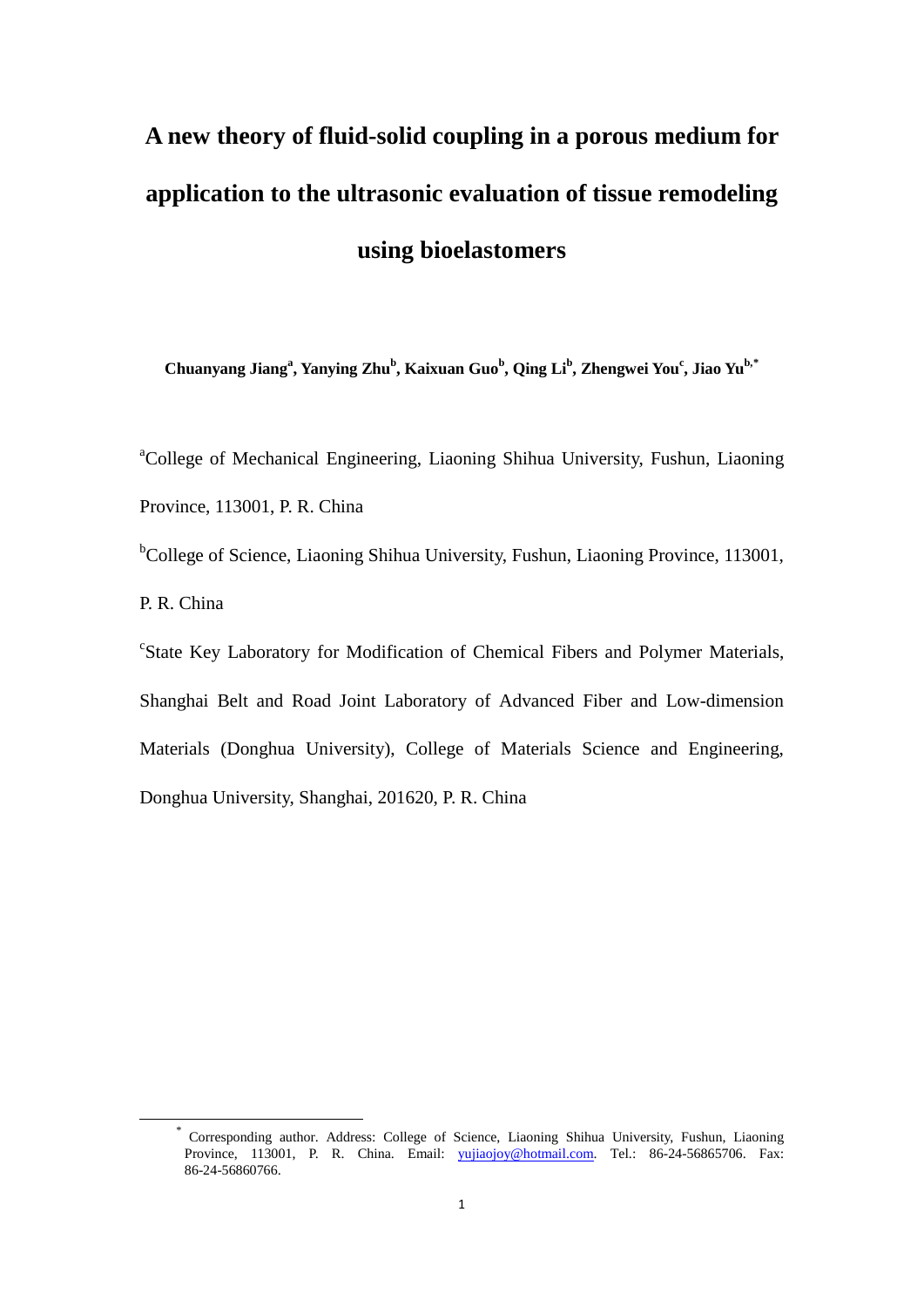### **ABSTRACT**

Bioelastomers have demonstrated tremendous value and potential in the field of tissue repair due to increasing health demands. Improved non-invasive methods are required for monitoring tissue development assisted by bioelastomers. In this paper, we present a novel theory of fluid-solid coupling in a porous medium for application to the ultrasonic evaluation of tissue remodeling using bioelastomers. The common assumption of equal solid and liquid displacements used in the conventional description of a fluid-saturated porous solid cannot be applied to soft media, such as bioelastomers. We revise the geoacoustic theory of Biot to allow for relative motion between a fluid and a solid in an aggregate and derive an expression for a characteristic fluid-solid coupling parameter. Unlike the conventional method, the propagation speed of shear waves observed by ultrasound shear wave elastography is considered a known quantity in the novel theory, and the calculated value of the coupling parameter is used to evaluate the status of tissue repair. The model is validated by analyzing selected cases. The conditions under which the model can be applied are identified. However, further development of the theory is required to extract dynamic parameters that can be used to monitor the entire tissue remodeling process. In this paper, a theoretical approach is developed that can be used to analyze the mechanics of tissue repair. The theory has potential applications in the field of acellular in situ tissue engineering for non-invasive monitoring of the complex mechanical remodeling process of tissue regeneration and bioelastomer degradation.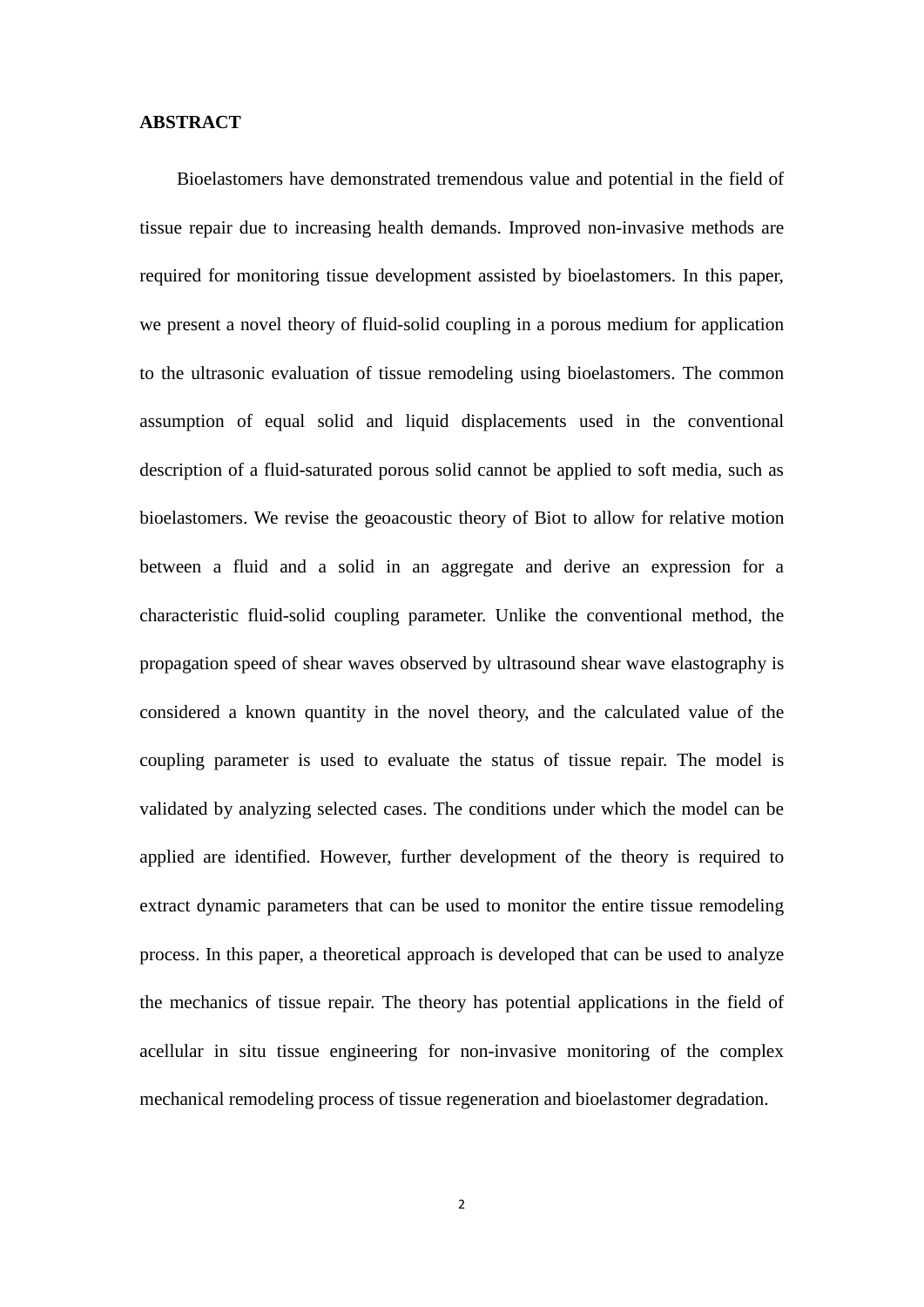# **KEYWORDS**

Solid coupling; Porous bioelastomer; Non-invasive characterization; Ultrasound; Mechanical remodeling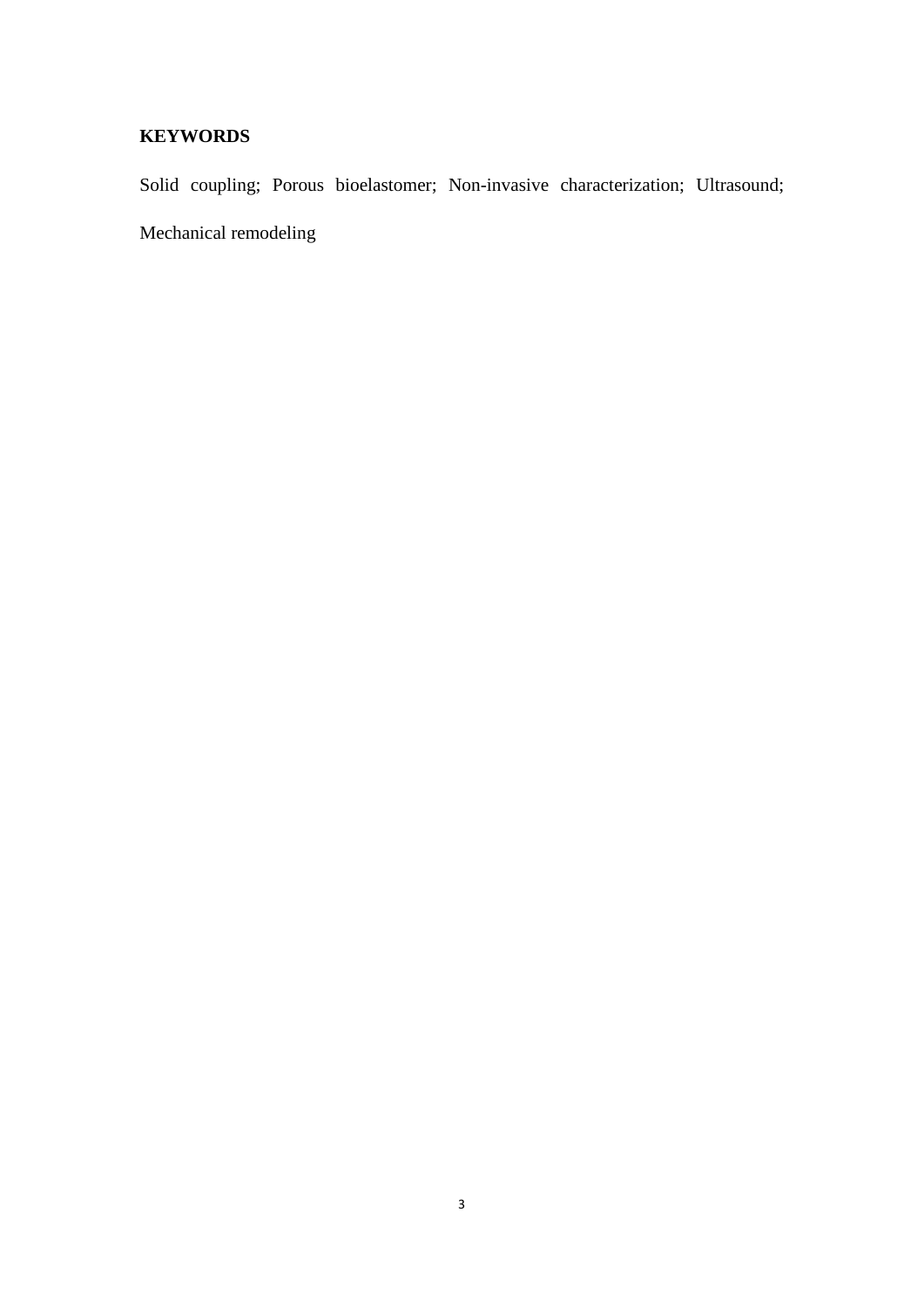#### **1. INTRODUCTION**

The rapid development of acellular in situ tissue engineering for organ and tissue repair has created an increasing demand for improved capabilities of non-invasive monitoring of the tissue regeneration and repair process. Porous bioelastomers at the implant site perform an important mechanical function in the tissue remodeling process in that they support tissue in-growth before being degraded, until the implant site is eventually replaced with native tissue.

Based on our previous experiments and studies (Yu et al., 2013; Dutta et al., 2012; Yu et al., 2018), we build a theoretical model to evaluate the mechanical properties of porous bioelastomers during tissue remodeling and provide guidance for using ultrasound-based technologies to non-invasively monitor the process.

In 1956, Biot (Biot, 1956a; Biot, 1956b) put forward a fundamental theory of the propagation of elastic waves in a fluid-saturated porous solid for geoacoustic studies. A remarkable assumption in Biot's paper is that there is no relative motion between a fluid and a solid in an aggregate. This assumption was used to derive the shear wave velocity. Our current research on implanted bioelastomers shows that a fluid-solid aggregate is composed of soft porous biomaterials and saturated fluids, such that the displacement relations do not satisfy Biot's assumption. Here, based on our previous experiments and an appropriate displacement assumption, we develop a novel theoretical model for the tissue remodeling process.

The model may provide useful mechanical correlations for soft-tissue engineering applications. The shear wave speed is an important mechanical parameter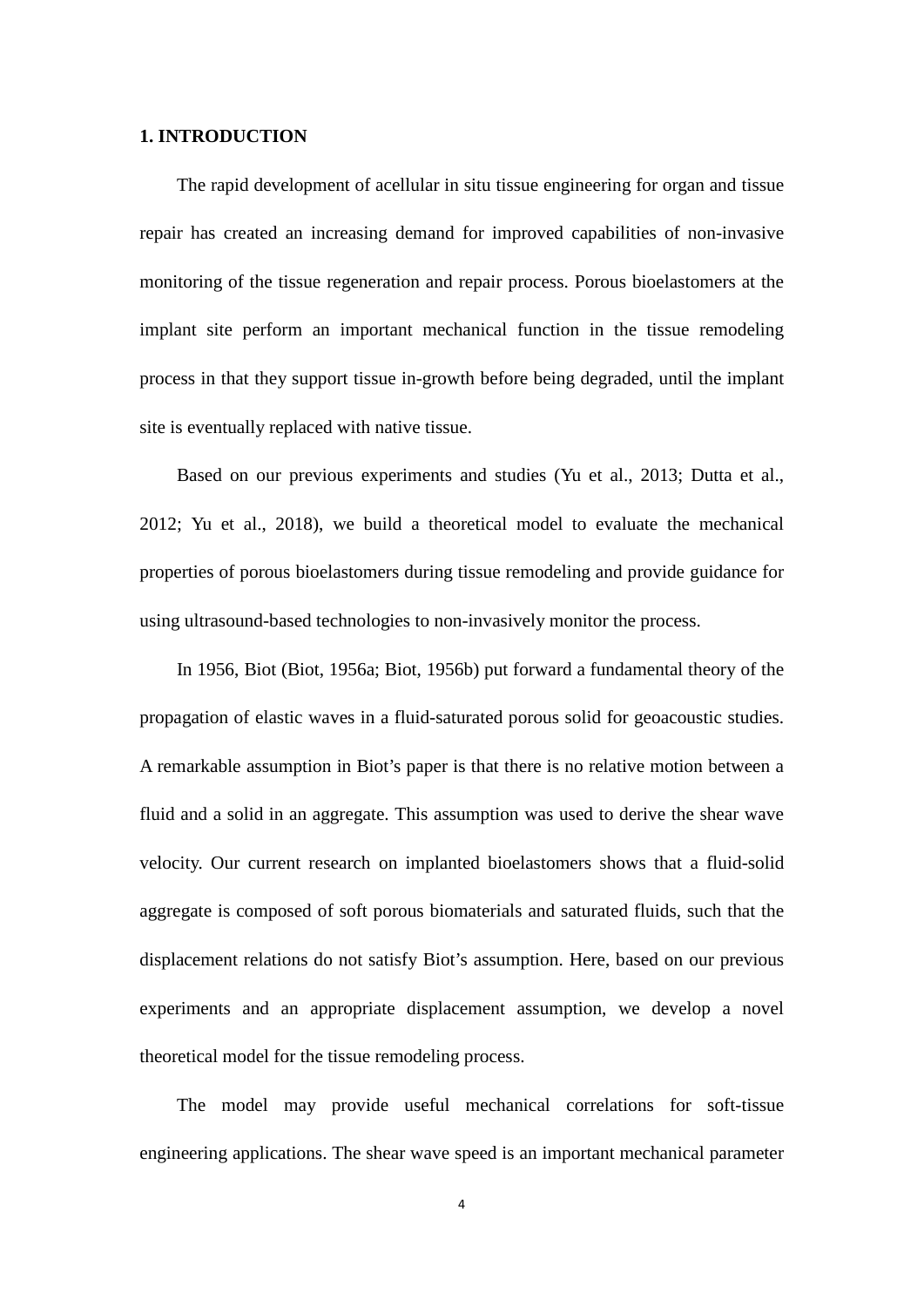that has become acoustically measurable (Parker et al., 2011; Sigrist et al., 2017; Toyoshima et al., 2020). The developed model may offer novel insights into the application of ultrasound elasticity imaging in the field of tissue engineering. The developed model can be used to meet the challenges encountered in the non-invasive monitoring of the tissue remodeling process in porous bioelastomers.

## **2. METHODS**

A fundamental distinction from Biot's model (Biot, 1956a; Biot, 1956b) is that the subjects of our study are soft porous bioelastomers that function as tissue constructs by interacting with fluids inside the body. We replace the assumption of no relative motion between a solid and a fluid in Biot's classical theory with the following relationship:

$$
U_x = (1 + n)u_x,\tag{1}
$$

where the solid and the fluid displacements are denoted by  $\vec{u}$  and  $\vec{U}$ , respectively. The softness of porous bioelastomers is taken into account in the equation above. The fluid dynamics are demonstrated by only considering variations in the x-direction for clarity. Note that although the maximum change in the fluid profile may occur in other directions, the simplification provided by selecting the x-direction enables us to connect our theory with Biot's theory.

The kinetic energy T of the fluid-solid aggregate per unit volume is expressed as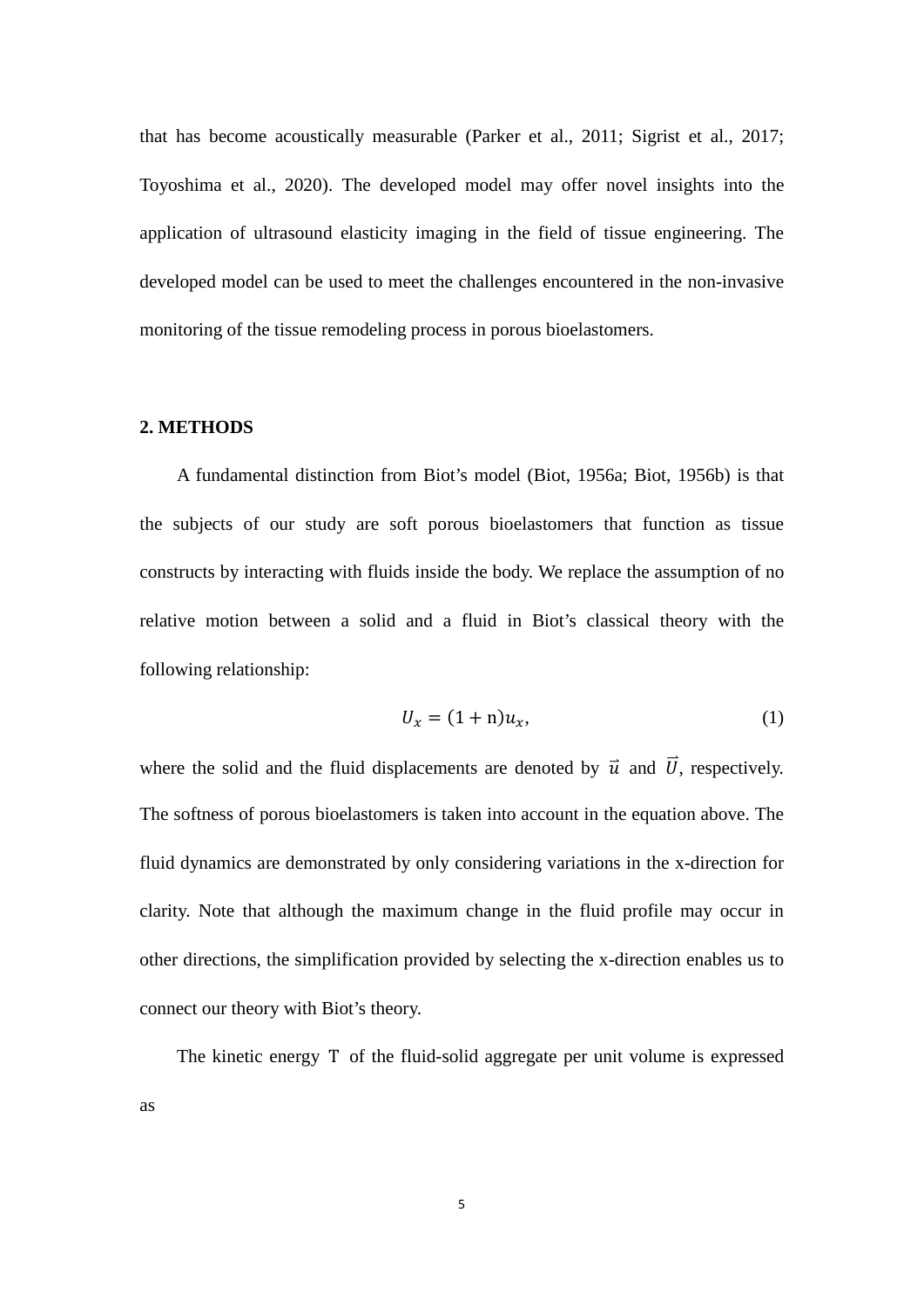$$
T = \frac{1}{2}\rho_{11}\left[\left(\frac{\partial u_x}{\partial t}\right)^2 + \left(\frac{\partial u_y}{\partial t}\right)^2 + \left(\frac{\partial u_z}{\partial t}\right)^2\right] + \rho_{12}\left[\frac{\partial u_x}{\partial t}\frac{\partial u_x}{\partial t} + \frac{\partial u_y}{\partial t}\frac{\partial u_y}{\partial t} + \frac{\partial u_z}{\partial t}\frac{\partial u_z}{\partial t}\right] + \frac{1}{2}\rho_{22}\left[\left(\frac{\partial u_x}{\partial t}\right)^2 + \left(\frac{\partial u_y}{\partial t}\right)^2 + \left(\frac{\partial u_z}{\partial t}\right)^2\right],
$$
(2)

where the coefficients  $\rho_{11}$ ,  $\rho_{12}$  and  $\rho_{22}$  are mass coefficients used to incorporate the non-uniformity of the relative motion. For a statistically homogeneous and isotropic porous medium, we may focus on one specific direction without loss of generality. Considering the x-direction, the kinetic energy can be expressed as

$$
T = \frac{1}{2}\rho_{11} \left(\frac{\partial u_x}{\partial t}\right)^2 + \rho_{12} (1+n) \left(\frac{\partial u_x}{\partial t}\right)^2 + \frac{1}{2}\rho_{22} (1+n)^2 \left(\frac{\partial u_x}{\partial t}\right)^2
$$
  
=  $\frac{1}{2} [\rho_{11} + 2(1+n)\rho_{12} + (1+n)^2 \rho_{22}] \left(\frac{\partial u_x}{\partial t}\right)^2$ . (3)

Eq. (3) can be used to obtain the total mass density of the fluid-solid aggregate ρ as

$$
\rho = \rho_{11} + 2(1+n)\rho_{12} + (1+n)^2 \rho_{22}.
$$
\n(4)

Alternatively,  $\rho$  can be expressed in terms of the porosity  $\emptyset$ , the mass density of the solid  $\rho_s$ , and the mass density of the fluid  $\rho_f$ . The mass of the solid per unit volume of the aggregate can be expressed as

$$
\rho_1 = \rho_s (1 - \emptyset),\tag{5}
$$

and the mass of the fluid per unit volume of the aggregate can be expressed as

$$
\rho_2 = \rho_f \emptyset, \tag{6}
$$

which can be combined to yield

$$
\rho = \rho_1 + \rho_2 = \rho_s + \emptyset (\rho_f - \rho_s). \tag{7}
$$

Taking into account the pressure difference in the fluid, we have

$$
-\phi\left(\frac{\partial P}{\partial x}\right) = \phi \rho_f \left(\frac{\partial^2 U_x}{\partial t^2}\right),\tag{8}
$$

where the left-hand side of the equation above is the total force  $Q_x$  acting on the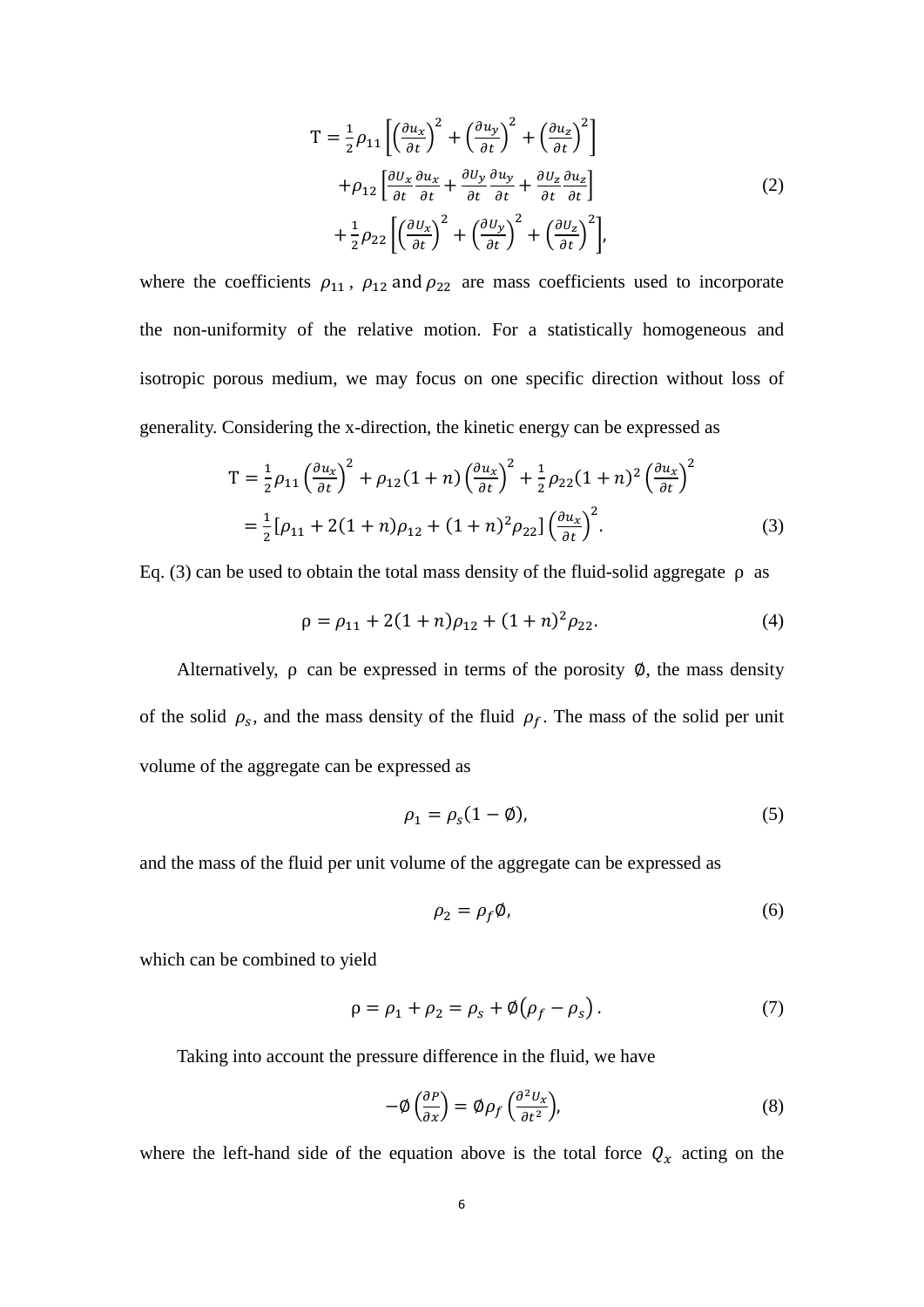fluid per unit volume in the x-direction. We obtain

$$
Q_x = \rho_2 (1+n) \frac{\partial^2 u_x}{\partial t^2}.
$$
 (9)

Considering the general momentum in Lagrange's equations yields

$$
q_x = \frac{\partial}{\partial t} \left( \frac{\partial T}{\partial u_x} \right) = \frac{\partial^2}{\partial t^2} (\rho_{11} u_x + \rho_{12} U_x), \tag{10}
$$

$$
Q_x = \frac{\partial}{\partial t} \left( \frac{\partial T}{\partial \dot{v}_x} \right) = \frac{\partial^2}{\partial t^2} (\rho_{12} u_x + \rho_{22} U_x), \tag{11}
$$

where  $q_x$  is the total force acting on the solid per unit volume in the x-direction. We can use Eq. (1) to express  $Q_x$  as

$$
Q_x = [\rho_{12} + (1+n)\rho_{22}] \frac{\partial^2 u_x}{\partial t^2}.
$$
 (12)

Comparing equations (9) and (12) yields

$$
\rho_2 = \frac{1}{n+1}\rho_{12} + \rho_{22}.\tag{13}
$$

Equations (4) and (7) can then be used to obtain

$$
\rho_1 = [\rho_{11} + 2(1+n)\rho_{12} + (1+n)^2 \rho_{22}] - \left(\frac{1}{n+1}\rho_{12} + \rho_{22}\right)
$$
  
=  $\rho_{11} + \frac{2n^2 + 4n + 1}{n+1} \rho_{12} + (n^2 + 2n)\rho_{22}.$  (14)

Furthermore, the total effective mass density of the solid moving in the fluid is expressed as

$$
\rho_{11} = \rho_1 + \rho_a,\tag{15}
$$

where the total effective mass is equal to the actual mass of the solid plus an additional mass due to the fluid. Similarly, the total effective mass density of the liquid is

$$
\rho_{22} = \rho_2 + \rho_a. \tag{16}
$$

Substituting Eq. (16) into Eq. (13) yields

$$
\rho_a = -\frac{1}{n+1}\rho_{12}.\tag{17}
$$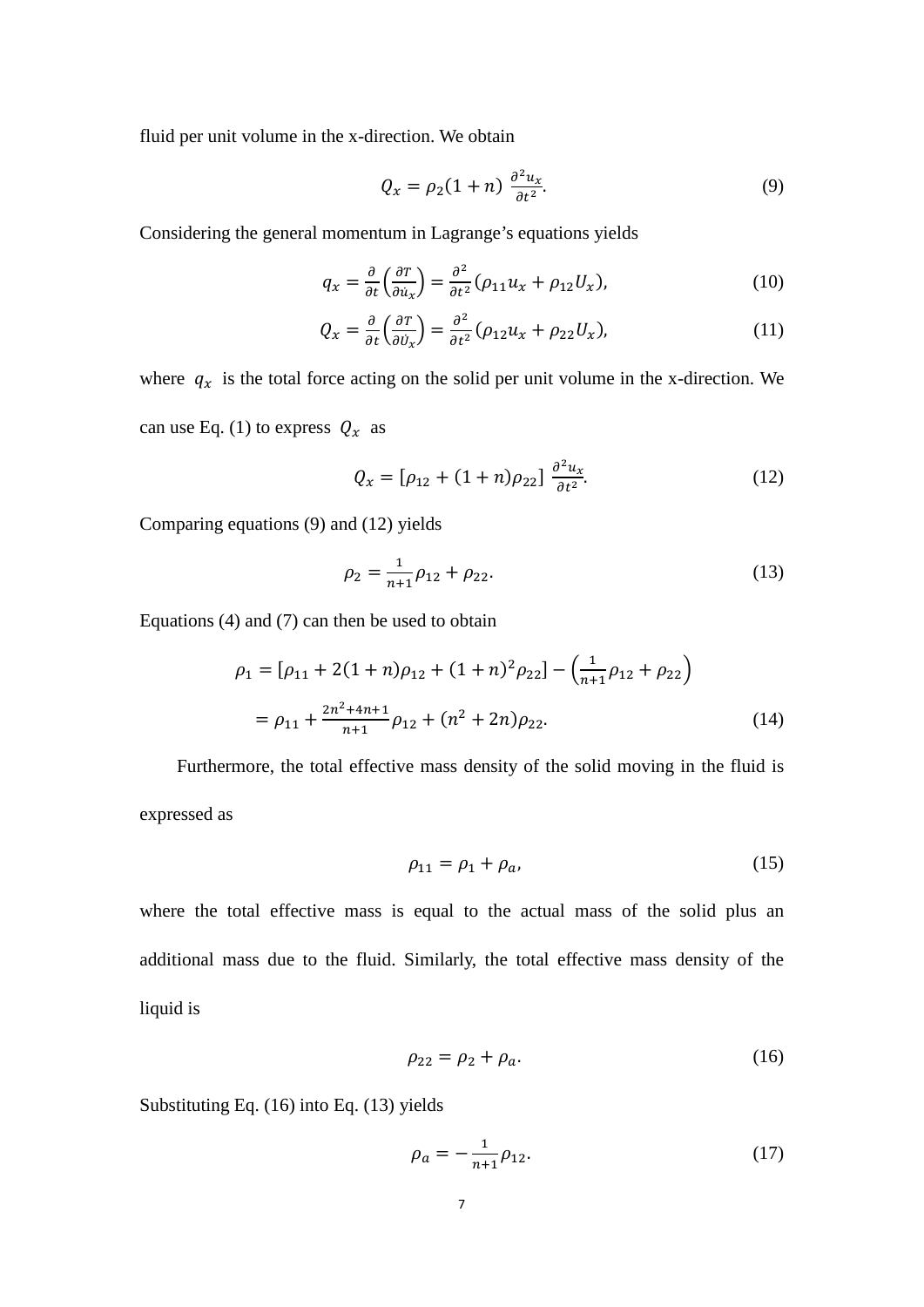Hence, equations (15)–(17) provide the dynamic relations between the coefficients. The following partial differential equations were formulated by Biot (Biot, 1956a):

$$
N\overrightarrow{\nabla}^2 \vec{u} + \overrightarrow{\nabla}[(A+N)e + Q\varepsilon] = \frac{\partial^2}{\partial t^2} \left(\rho_{11}\vec{u} + \rho_{12}\vec{U}\right),\tag{18}
$$

$$
\overrightarrow{\nabla}(Qe + R\varepsilon) = \frac{\partial^2}{\partial t^2} \left( \rho_{12} \overrightarrow{u} + \rho_{22} \overrightarrow{U} \right), \tag{19}
$$

where e and  $\varepsilon$  are the normal strain in the solid and the strain in the fluid respectively. A, N, Q and R are the coefficients in the stress-strain relations, where N represents the shear modulus of the biomaterial. Considering that a porous biomaterial is statistically isotropic and homogeneous, the shear waves in this fluid-solid aggregate are independent of compressional waves.

Applying the curl operation to equations (18) and (19) yields

$$
\frac{\partial^2}{\partial t^2} \left( \rho_{11} \vec{\omega} + \rho_{12} \vec{\Omega} \right) = N \nabla^2 \vec{\omega},\tag{20}
$$

$$
\frac{\partial^2}{\partial t^2} \left( \rho_{12} \vec{\omega} + \rho_{22} \vec{\Omega} \right) = 0, \tag{21}
$$

where  $\vec{\omega} = \text{curl } \vec{u}$ , and  $\vec{\Omega} = \text{curl } \vec{U}$ .

Combining equations (20) and (21) yields

$$
\frac{\partial^2 \overrightarrow{\omega}}{\partial t^2} - \left(\frac{N}{\rho_{11} - \frac{\rho_{12}^2}{\rho_{22}}}\right) \nabla^2 \overrightarrow{\omega} = 0.
$$
 (22)

Equation (22) describes shear wave propagation. The propagation velocity of the shear waves is

$$
V_s = \sqrt{\frac{N}{\rho_{11}\left(1 - \frac{\rho_{12}^2}{\rho_{11}\rho_{22}}\right)}}.
$$
\n(23)

Equation (23) may be transformed as follows:

$$
\rho_a^2 = \frac{\rho_{22}(\rho_{11}V_s^2 - N)}{(n+1)^2 V_s^2}.
$$
\n(24)

The function above relates  $V_s$  to  $\rho_a$ . The coefficient  $\rho_a$  is a measure of the inertial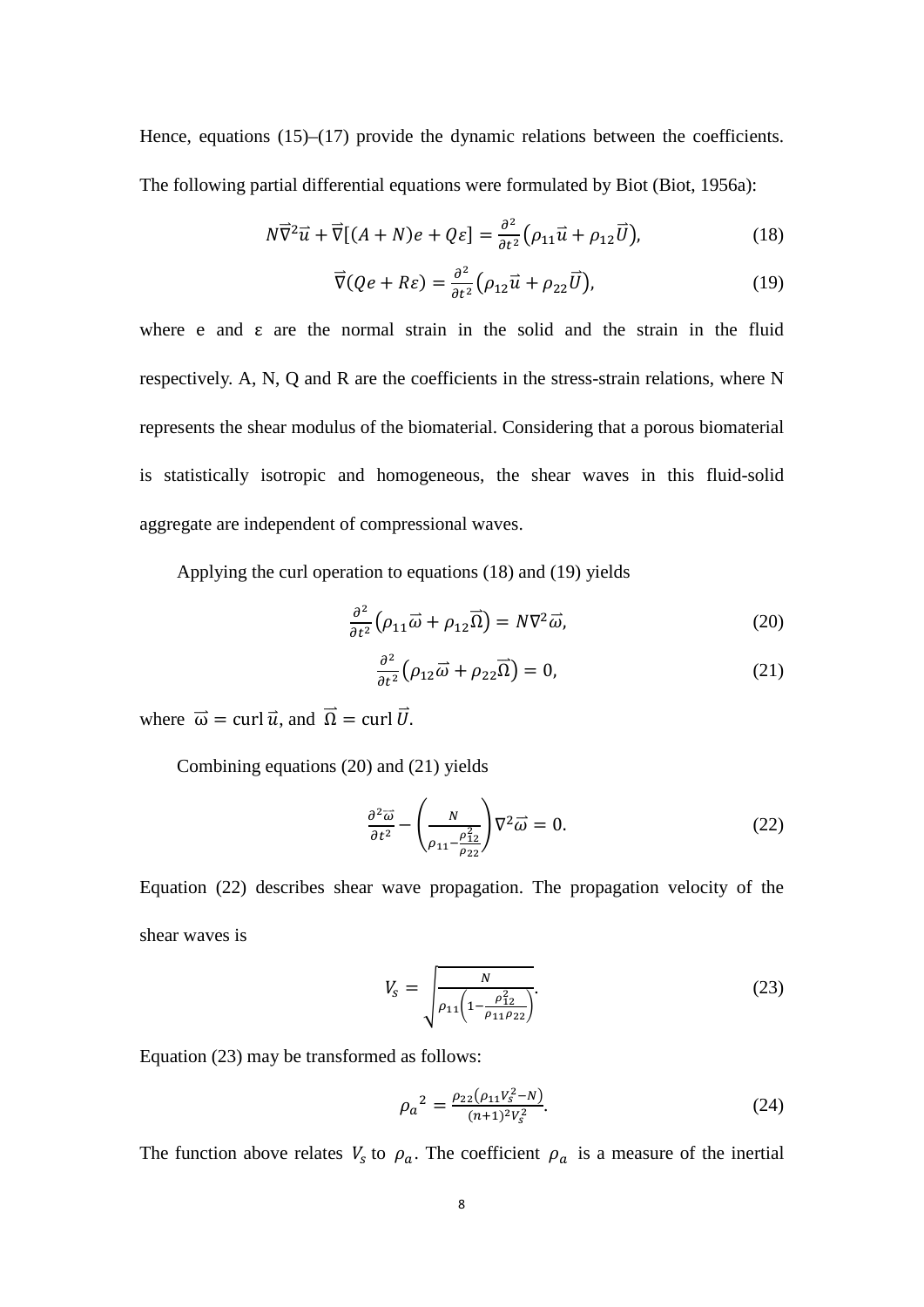coupling between the fluid and the solid in the aggregate. Using equations (15) and (16), we obtain

$$
\rho_a = \frac{\left(\rho_1 + \rho_2 - \frac{N}{V_S^2}\right) + \sqrt{\left(\frac{N}{V_S^2} - \rho_1 - \rho_2\right)^2 - 4(n^2 + 2n)\left(\frac{N}{V_S^2} - \rho_1\right)\rho_2}}{2(n^2 + 2n)}.
$$
\n(25)

Considering the physics of  $\rho_a$  and L'Hopital's rule, we can reject one of the  $\rho_a$ solutions to obtain a unique solution for  $\rho_a$ . Note that the radicand in Eq. (25) should be non-negative.

We explore the relations between  $\rho_a$  and relevant parameters by using the following example: a type of porous biomaterial for potential applications, poly(glycerol sebacate) (PGS), is the solid, and tissue fluid is the saturated fluid. We study two representative stages using two groups of data: the initial stage (group I), which commences upon implantation of porous PGS, and the final stage (group II), wherein tissue in-growth is near completion and PGS has been largely degraded. Table 1 lists the input parameters to our model.

| Parameter  | $\rho_{\rm s}$                                           | $\rho_f$                               | N                              | Ø    |  |
|------------|----------------------------------------------------------|----------------------------------------|--------------------------------|------|--|
| Group I    | 1130 kg/m <sup>3</sup><br>(Pomerantseva et<br>al., 2009) | 1060 kg/m <sup>3</sup><br>(Duck, 1990) | 0.05 MPa<br>(Rai et al., 2012) | 0.3  |  |
| Group $II$ | 1100 kg/m <sup>3</sup><br>(Duck, 1990)                   | 1060 kg/m <sup>3</sup><br>(Duck, 1990) | 0.32 MPa<br>(Duck, 1990)       | 0.03 |  |

**Table 1. Input parameters to model**

In Table 1,  $\rho_s$  corresponds to the mass density of the PGS bulk material in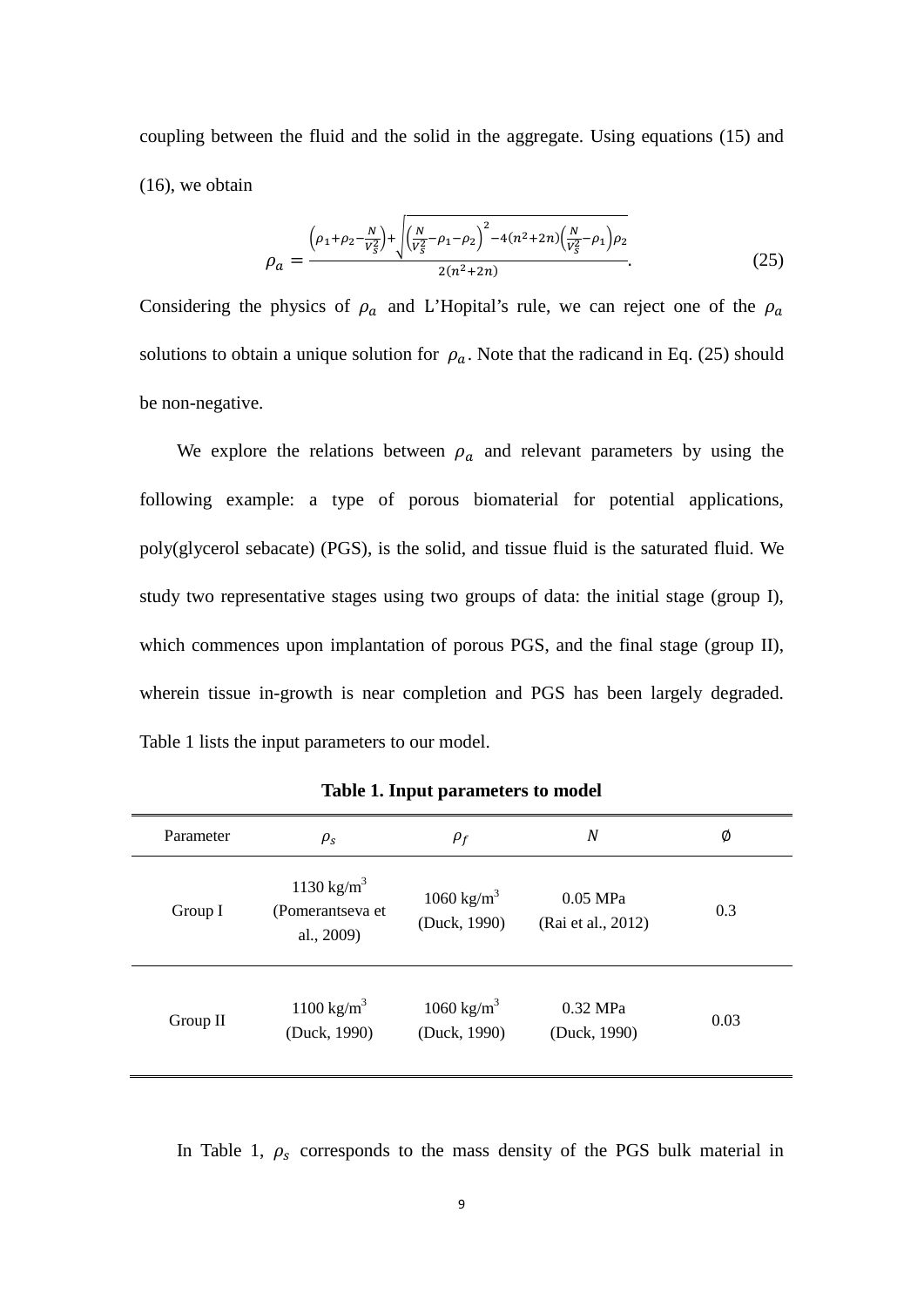group I and the mass density of the cartilage (Xuan et al., 2020) in group II. The mass density of the tissue fluid in both groups is denoted by  $\rho_f$ . The term N is used to denote the shear modulus of the porous PGS material in group I and the shear modulus of the cartilage in group II. The term  $\emptyset$  denotes the aggregate porosity, which is used to calculate  $\rho_1$  and  $\rho_2$  from  $\rho_s$  and  $\rho_f$ . The parameter *n* is used to describe the relative motion between the fluid and the solid. From physical considerations, we consider that  $\rho_f$  ranges from 0.1 to 0.5 in our analysis. The shear wave velocity,  $V_s$ , is considered to range from 1 m/s to 6 m/s.

We first study the condition that must be satisfied for Eq. (25) to have a physical meaning. First, we analyze the radicand in Eq. (25) to determine appropriate ranges for the relevant parameters. The radicand must be non-negative for  $\rho_a$  to be real-valued. The two terms,  $\left(\frac{N}{V_s^2} - \rho_1 - \rho_2\right)$ <sup>2</sup> and  $4(n^2 + 2n) \left(\frac{N}{V_s^2} - \rho_1\right) \rho_2$ , are plotted and compared to determine whether the inequality  $\left(\frac{N}{V_s^2} - \rho_1 - \rho_2\right)$ 2 −  $4(n^2 + 2n) \left(\frac{N}{V_s^2} - \rho_1\right) \rho_2 \ge 0$  holds for group I and group II, respectively. Then, we graph the relation between  $\rho_a$  and the relevant parameters to determine the dependence and sensitivity of certain variables, which serves as a basis for potential uses of the current model for evaluating the status of tissue in-growth.

#### **3. RESULTS AND DISCUSSION**

Figure 1 is a comparison of  $\left(\frac{N}{V_s^2} - \rho_1 - \rho_2\right)$ and  $4(n^2 + 2n) \left(\frac{N}{V_s^2} - \rho_1\right) \rho_2$  for group I. When the shear wave velocity does not exceed 4 m/s,  $\left(\frac{N}{V_s^2} - \rho_1 - \rho_2\right)$ 2 ≥  $4(n^2 + 2n) \left(\frac{N}{V_s^2} - \rho_1\right) \rho_2$  is guaranteed for all  $n = 0.1 \sim 0.5$ . Thus, the shear wave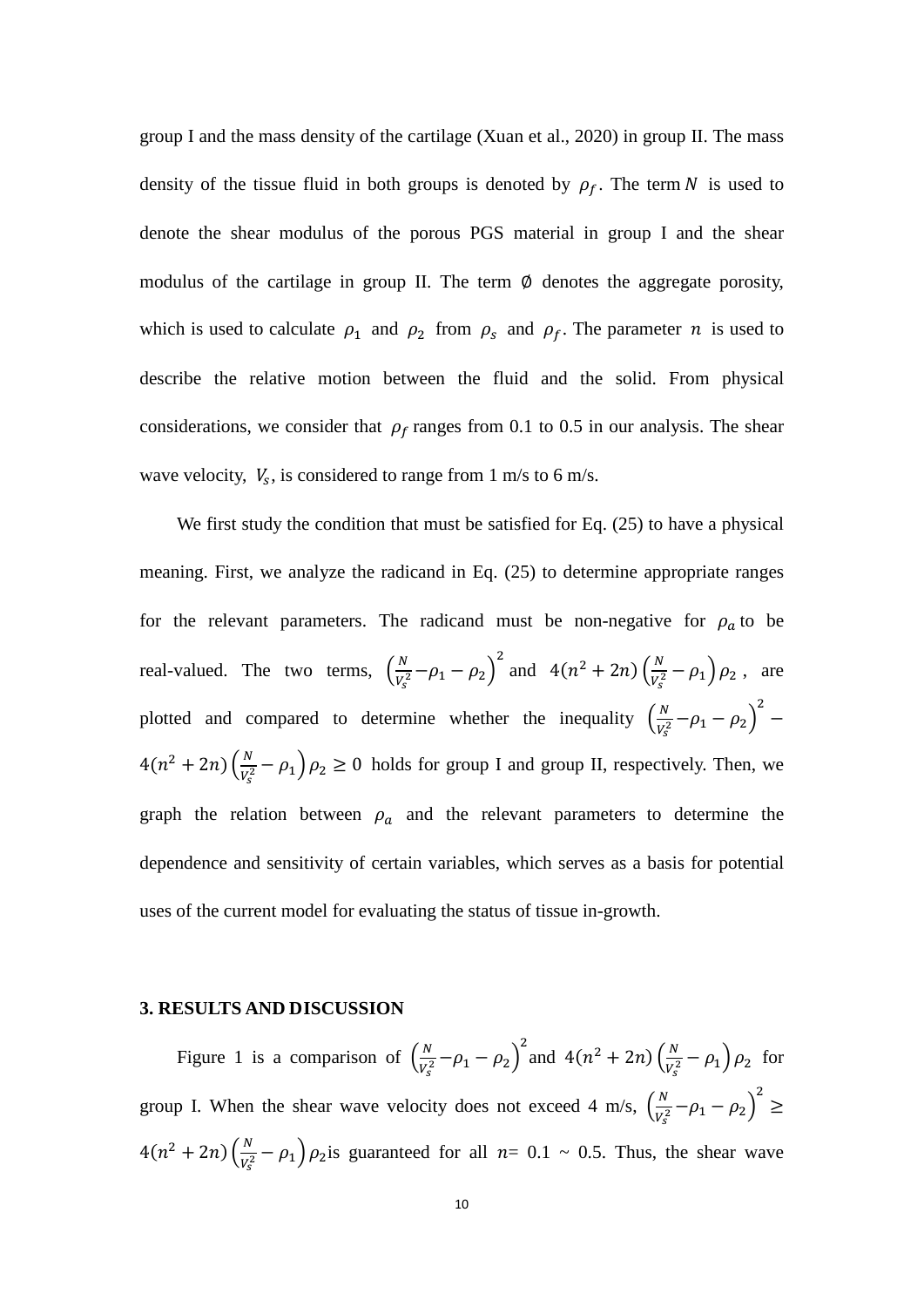velocity can range from 1 m/s to 4 m/s, which is in accordance with typical applications (Taljanovic et al., 2017). A smaller  $n$  tends to allow a wider range of shear wave velocities, which is mainly reflected in a higher upper limit for  $V_s$ .



Fig. 1. Comparison of  $\left(\frac{N}{V_s^2} - \rho_1 - \rho_2\right)^2$  and  $4(n^2 + 2n)\left(\frac{N}{V_s^2} - \rho_1\right)\rho_2$  for group I

In Fig. 2, the dependence of the inertial coupling parameter  $\rho_a$  on  $n$  and  $V_s$  is plotted for group I, considering 1 m/s to 4 m/s as the appropriate range for  $V_s$ . Four plots corresponding to different shear wave speeds are shown. For a given  $V_s$ , as n decreases, the value of  $\rho_a$  increases. This variation is less evident at small  $V_s$ . The largest variation in  $\rho_a$  in Fig. 2 is obtained at  $V_s = 4$  m/s, which is presented as a dotted line. Thus, the theoretical model is most applicable to tissue repair processes with a shear wave velocity of 4 m/s, at which the  $\rho_a$  response is most sensitive. The initial stage is simulated using group I, wherein the calculated  $\rho_a$  is in the negative few hundred  $kg/m^3$  range for an initial porosity of 0.3.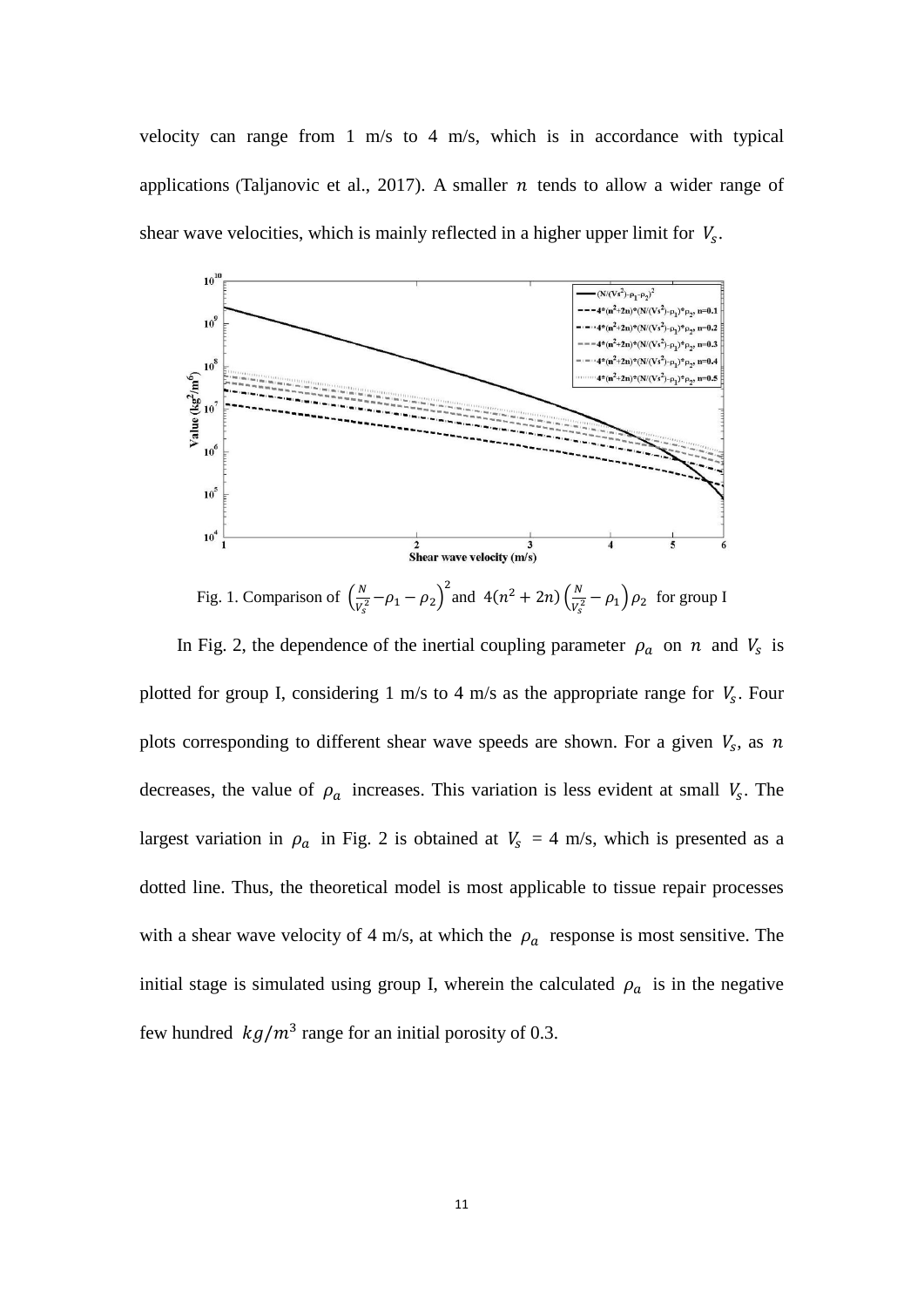

Fig. 2. Dependence of inertial coupling parameter  $\rho_a$  on  $n$  and  $V_s$  for group I

The final stage, modeled by group II, is similarly graphed. Comparing with group I, the most significant changes are values of input parameters  $N$  and  $\varnothing$ . To obtain a real-valued  $\rho_a$ , we once more consider the radicand in Eq. (25) and plot the corresponding two terms in Fig. 3. In the figure,  $\left(\frac{N}{V_s^2} - \rho_1 - \rho_2\right)$ <sup>2</sup> is clearly greater than  $4(n^2 + 2n) \left(\frac{N}{V_s^2} - \rho_1\right) \rho_2$  over the entire range of shear wave speeds from 1 m/s to 6 m/s, for all  $n = 0.1 \sim 0.5$ . A wider range of allowed  $V_s$  is obtained for the final stage than in the initial stage using group I. However, for comparison with the group I results, we plot Eq. (25) in Fig. 4 using the previous  $V_s$  range, namely, from 1 m/s to 4 m/s.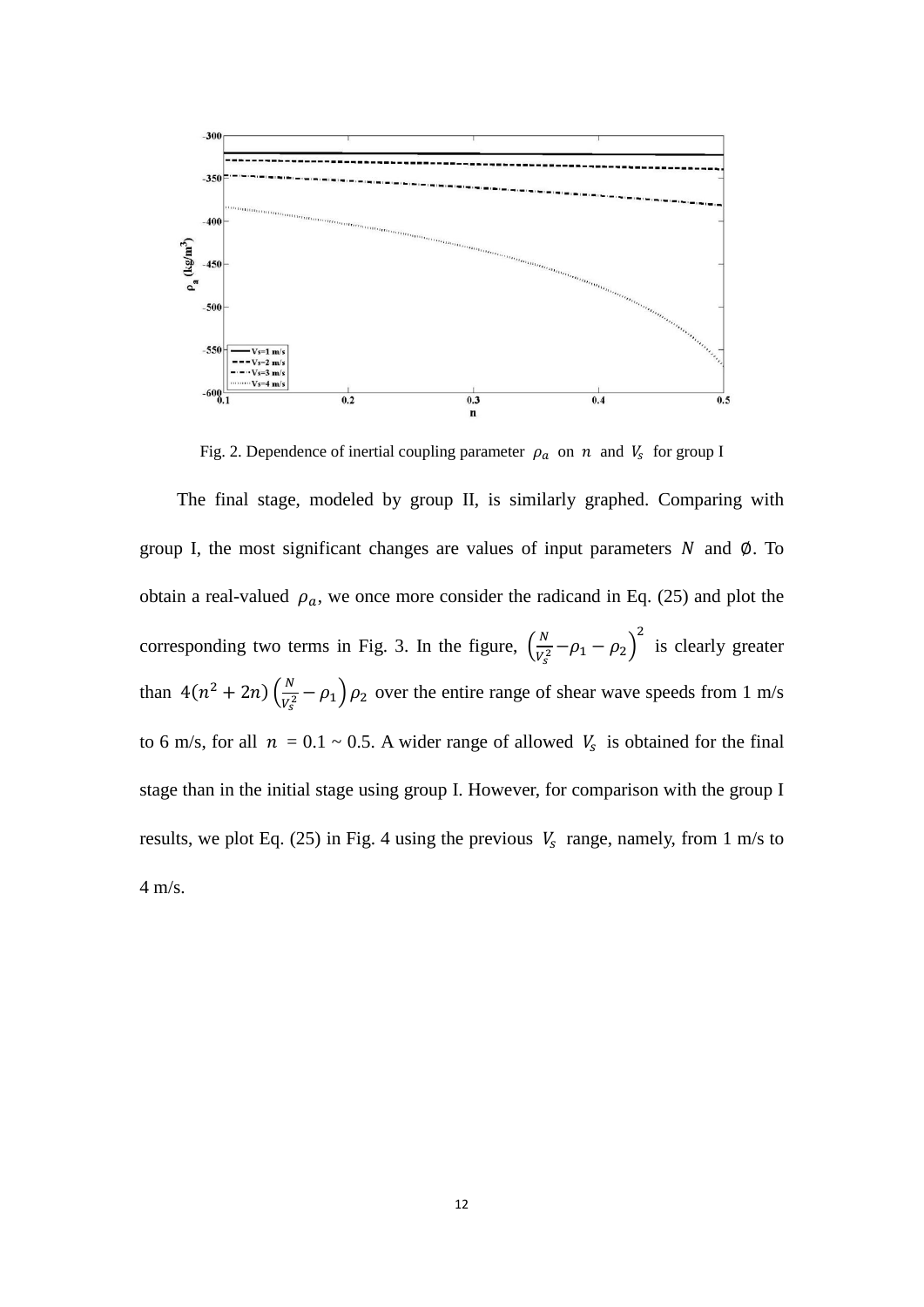

Fig. 3. Comparison of  $\left(\frac{N}{V_s^2} - \rho_1 - \rho_2\right)^2$  and  $4(n^2 + 2n)\left(\frac{N}{V_s^2} - \rho_1\right)\rho_2$  for group II Figure 4 displays the dependence of  $\rho_a$  on  $n$  and  $V_s$  for group II. A similar trend is observed as in Fig. 2, that is, for a given  $V_s$ , as  $n$  decreases,  $\rho_a$  increases. The most sensitive  $\rho_a$  response is obtained at  $V_s = 4$  m/s, but the difference among the four plots is not as distinct as in Fig. 2. The overall ranges of  $\rho_a$  in the four plots are narrower than those in Fig. 2. In addition, the values of  $\rho_a$  in each plot in Fig. 4 are closer to zero than in Fig. 2. This result is as expected. As tissue repair proceeds, *n* approaches zero. From Eq. (24), we can derive  $\rho_a = -\frac{\rho_2}{1 - \frac{\rho_2}{N_1}}$  $\overline{V_S^2}$ <sup>- $\rho_1$ </sup> . As tissue

in-growth proceeds, the porosity  $\emptyset$  approaches zero: hence,  $\rho_2$  approaches zero from Eq. (6), and  $\rho_a$  approaches zero eventually. The model analysis and validation using the group I and group II data lead us to conclude that  $\rho_a$  becomes less negative as tissue develops. A value of  $\rho_a$  closer to zero corresponds to higher tissue recovery: therefore,  $\rho_a$  could be utilized to evaluate the tissue remodeling process.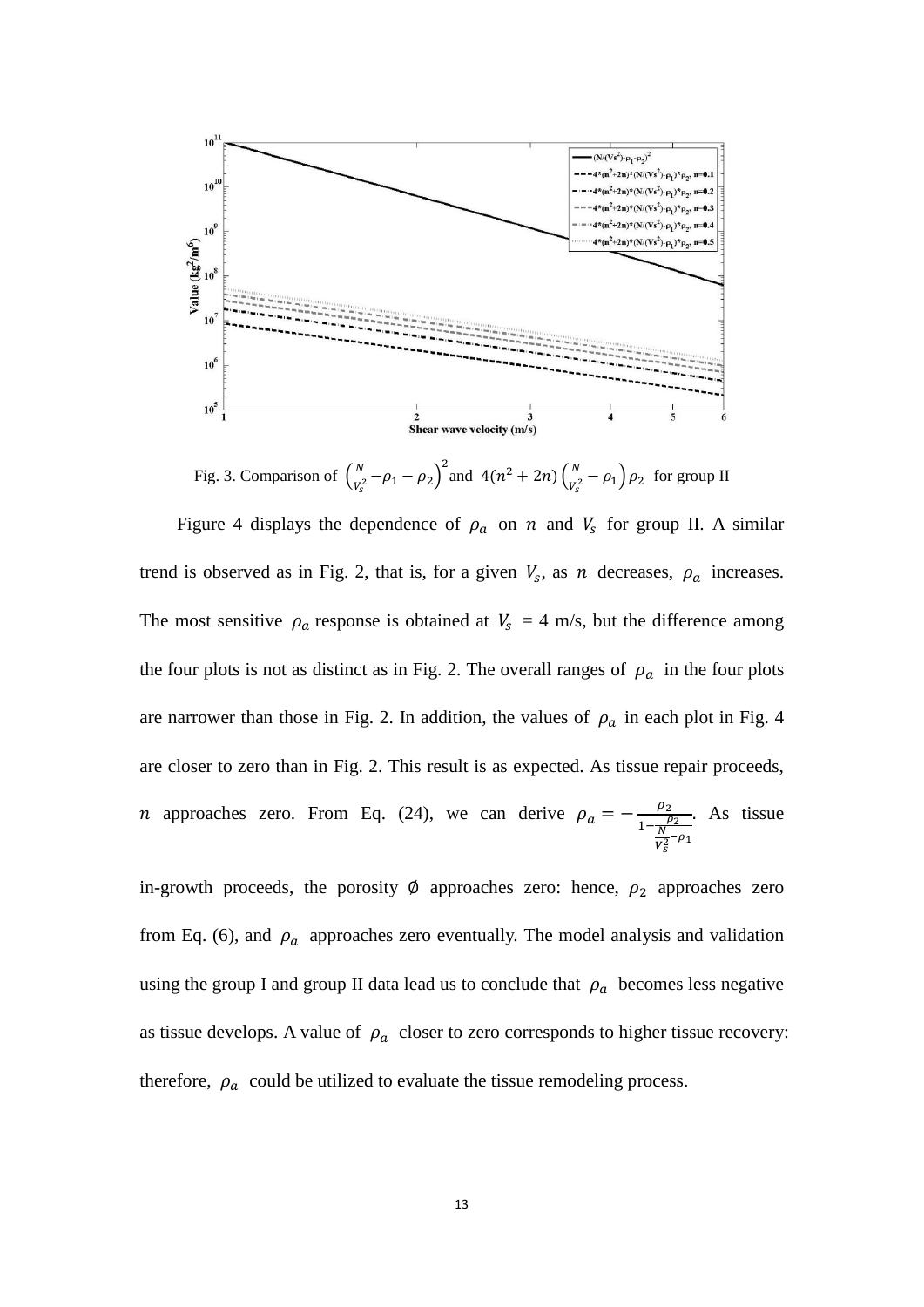

Fig. 4. Dependence of inertial coupling parameter  $\rho_a$  on  $n$  and  $V_s$  for group II

The mathematical model for fluid-saturated porous bioelastomers formulated in the framework above can be utilized to describe the tissue remodeling process in tissue engineering. In our earlier research (Yu et al., 2013), quasi-static ultrasound elasticity imaging was used to observe the mechanical remodeling process along with tissue regeneration and porous bioelastomers degradation. This technique can be used as a nondestructive tool for imaging mechanical properties, but there are some limitations that affect its use, e.g. the technique relies on operator skill, and imaging accuracy can be affected by boundary conditions. In contrast, ultrasound shear wave elastography uses focalized ultrasound pulses to locally displace tissue and induce shear waves instead of using transducer pressure, and enables the measurement of the propagation speed of shear waves in the tissue to quantify the stiffness locally which is highly reproducible. Therefore, our objective is to provide theoretical guidance that can be used to quantitatively model and evaluate the tissue remodeling process.

Dating back to 1956, Biot (Biot, 1956a; Biot, 1956b) proposed a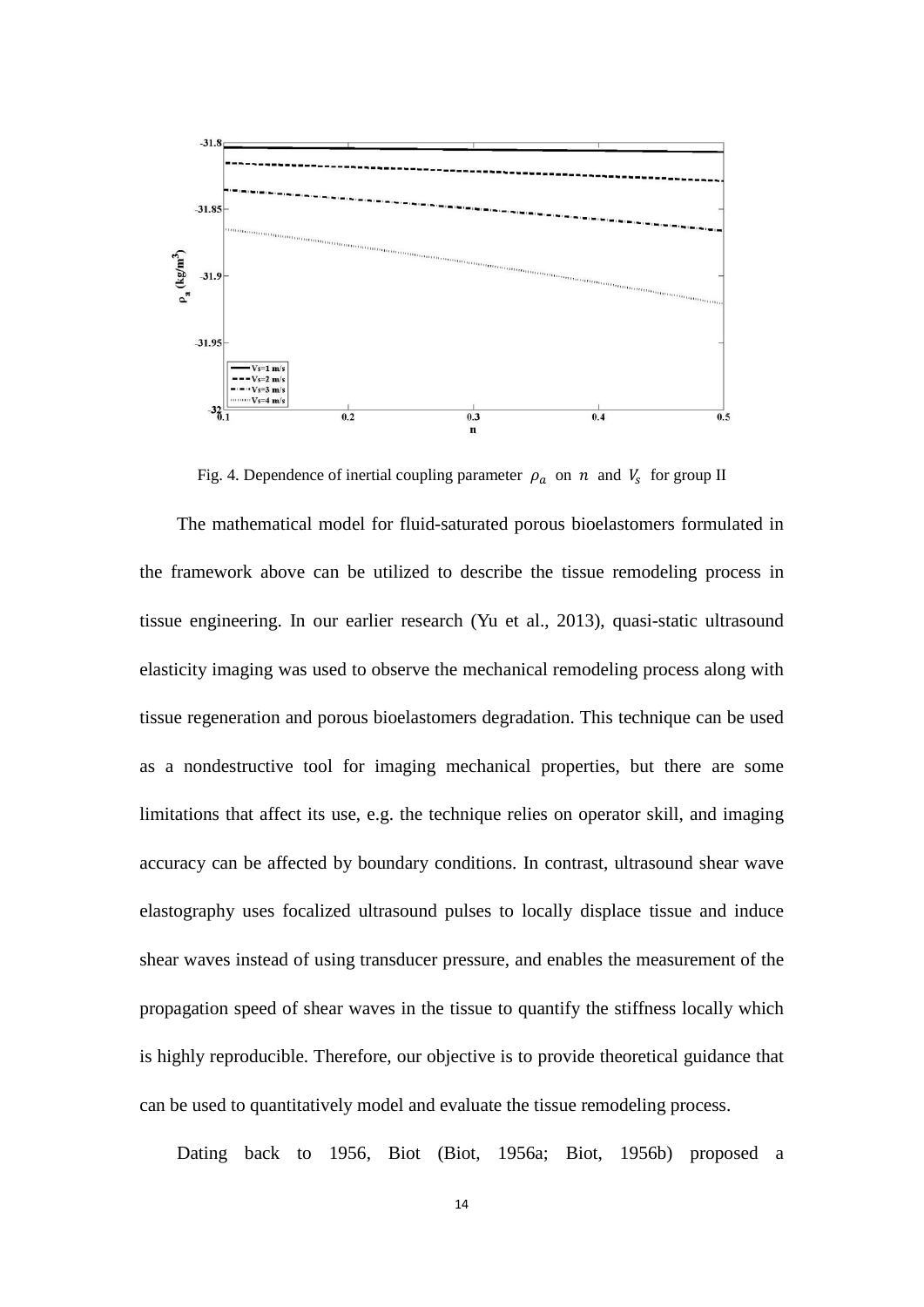phenomenological theory for the propagation of elastic waves in a fluid-saturated porous solid, which is macroscopically isotropic and homogeneous. The theory was proved by Plona's experimental measurements in 1980 (Plona, 1980). In Biot's theory, considerable effort was expended to determine the two unknowns, that is, the speeds of shear waves and compressional waves. Finally, Biot obtained formulas for these two speeds. Our current research focus is the application of ultrasound shear wave elastography (Sarvazyan et al., 1998; Gennisson et al., 2013), which was developed in 1998, to evaluate the tissue remodeling process in the context of tissue engineering. Ultrasound shear wave elastography can be used to directly measure the shear wave speed. The shear wave speed can then be used to solve for the value of  $\rho_a$ , which is a critical indicator of the development of the tissue remodeling process. Thus,  $\rho_a$  can be obtained using our developed method, in contrast to earlier studies (Biot, 1962; Plona et al., 1991), wherein  $\rho_a$  was considered too complex to determine.

Our research has potential application in the field of tissue engineering, that is, ultrasound shear wave elastography could be used to investigate and evaluate the tissue remodeling process. Ultrasound shear wave elastography is used to obtain the shear wave speed, from which  $\rho_a$  can be calculated to evaluate tissue recovery. Although the model in this paper is developed for soft bioelastomers, dissipation has not been considered in the present study. In our research on fluid-saturated porous bioelastomers, our current focus is the high-porosity initial stage and the low-porosity final stage. However, the dynamic parameters, e.g.  $\emptyset$ ,  $n$  and their corresponding relations, cannot be neglected in the biomechanical context. We will investigate these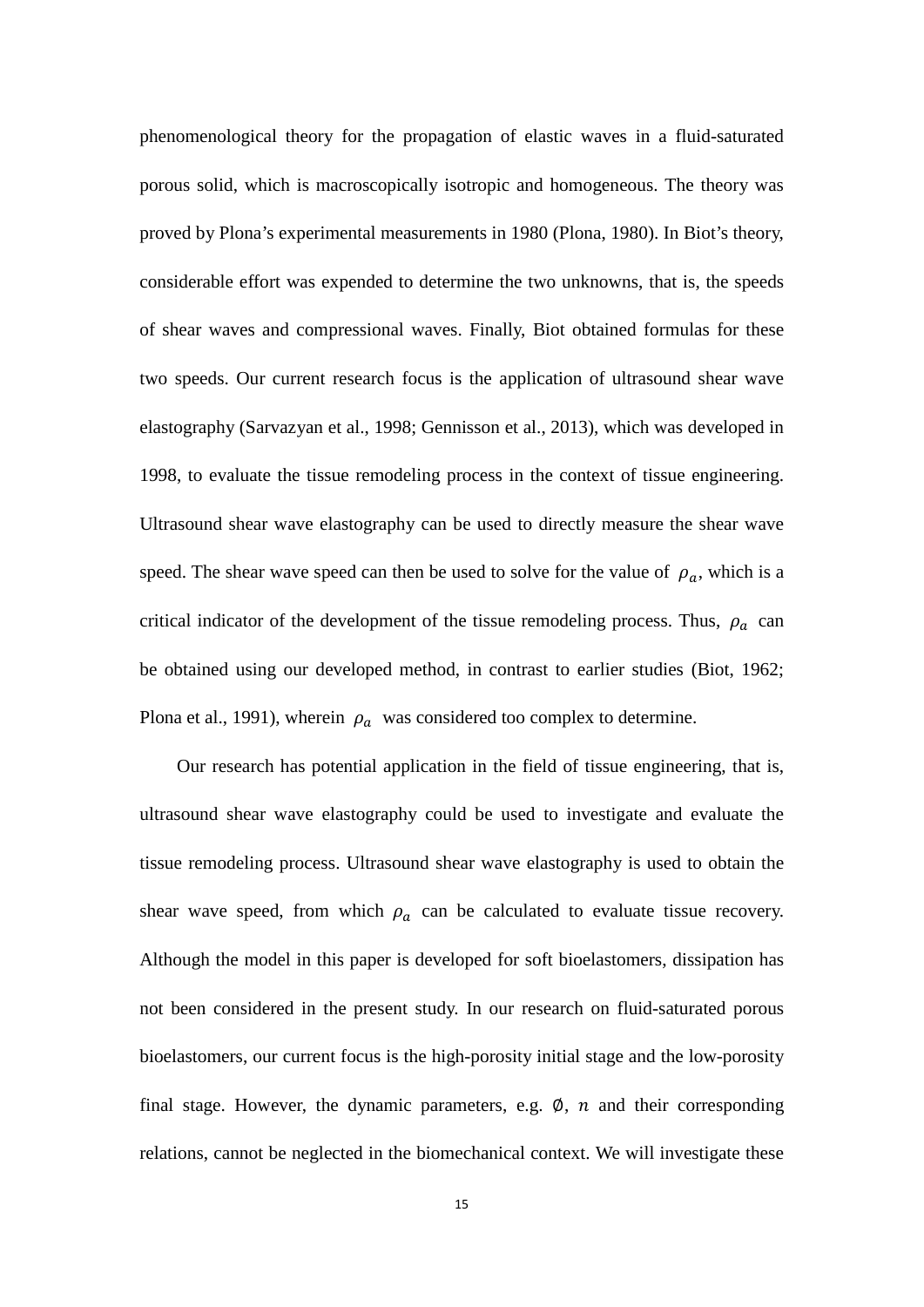parameters more thoroughly using experimental measurements and statistical analysis in a later paper. Multiphase porous media is a highly complex subject with important technical applications, including to biomechanics. Biomechanical models are required to provide guidance for the non-invasive monitoring of the tissue remodeling process, whereby elucidation of the coupling process can be used to extract important observation parameters. To this end, we plan to apply the developed model in a pilot process evaluation in future studies.

# **4. CONCLUSION**

In conclusion, we assume relative motion between a fluid and a fluid-saturated porous solid to develop a model to evaluate the fluid-solid coupling state in the tissue remodeling process. In the model, the shear wave velocity is used to obtain the coupling coefficient  $\rho_a$ , which is a measure of tissue recovery. This coefficient becomes increasingly less negative as tissue develops and approaches zero at the ideal final stage of zero porosity. Ultrasound shear wave elastography in combination with the developed model is proposed as a potential detection method for the regenerative process of engineered tissues. The model is tested for the initial and final stages of an implanted bioelastomer, and a shear wave velocity of 4 m/s is found to provide the most sensitive response of  $\rho_a$ . The developed method is anticipated to provide further insights into the field of acellular in situ tissue engineering for the non-invasive monitoring of the mechanical remodeling process of organ and tissue repair.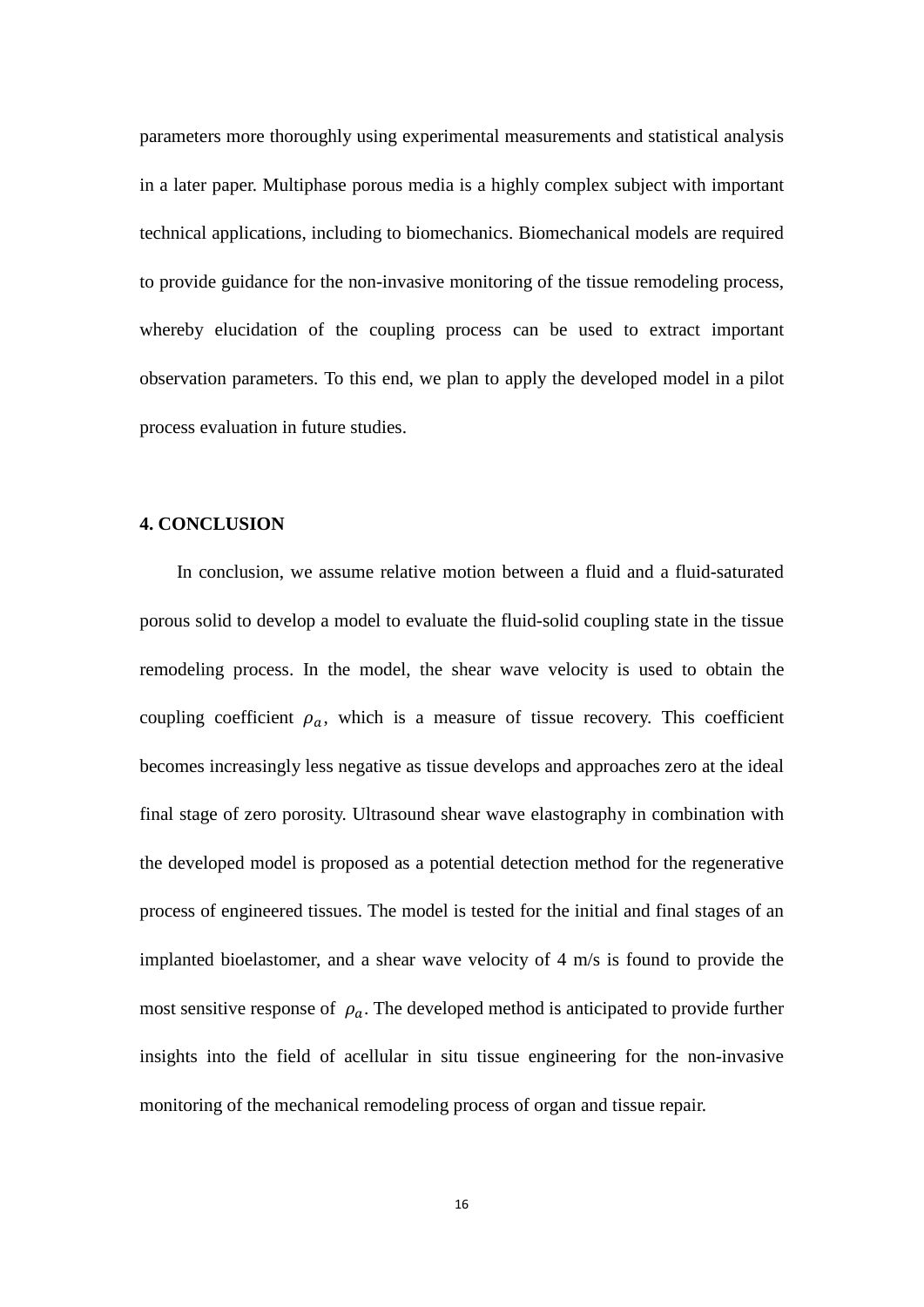# ACKNOWLEDGEMENTS

This work was financially supported by the National Natural Science Foundation of China (21574019, 11304137), the Natural Science Foundation of Liaoning Province of China (2019-MS-219), Liaoning Revitalization Talents Program (XLYC1907034), the Natural Science Foundation of Shanghai (18ZR1401900), and the Fundamental Research Funds for the Central Universities, DHU Distinguished Young Professor Program (LZA2019001).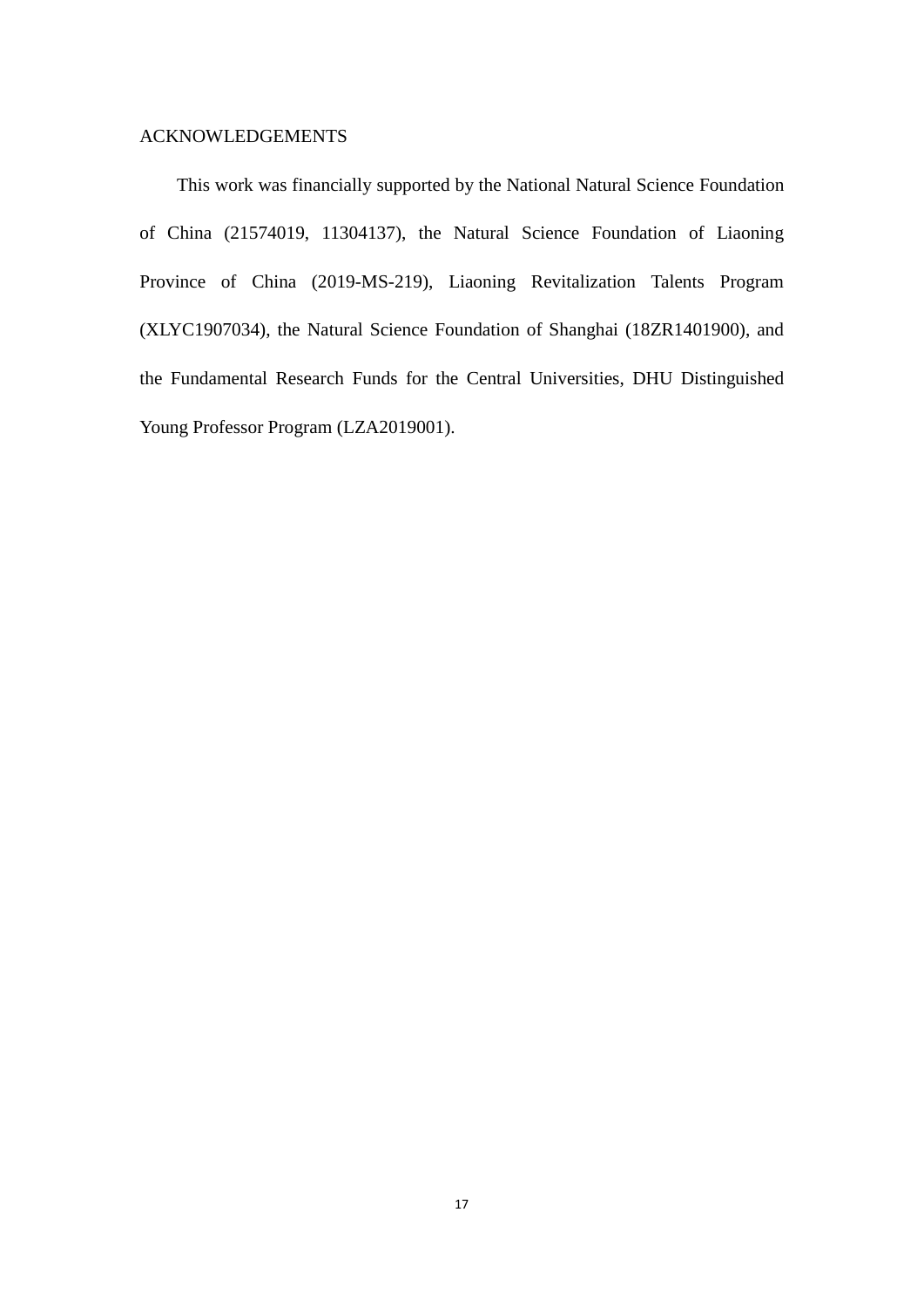#### **REFERENCES**

Biot, M.A., 1956a. Theory of propagation of elastic waves in a fluid-saturated porous solid. I. Low-frequency range. J. Acoust. Soc. Am. 28, 168-178.

Biot, M.A., 1956b. Theory of propagation of elastic waves in a fluid-saturated porous solid. II. High frequency range. J. Acoust. Soc. Am. 28, 179-191.

Biot, M.A., 1962. Mechanics of deformation and acoustic propagation in porous media. J. Appl. Phys. 33, 1482-1498.

Duck, F.A., 1990. Physical properties of tissue. A comprehensive reference book. Academic Press, London.

Dutta, D., Lee, K.W., Allen, R., Yu, J., Wang, Y., Kim, K., 2012. Non-invasive assessment of mechanical property changes with cell growth in a polymer-based vascular graft using ultrasound elasticity imaging. 2011 IEEE Int. Ultrason. Symp., 2245-2248.

Gennisson, J.L., Deffieux, T., Fink, M., Tanter, M., 2013. Ultrasound elastography: Principles and techniques. Diagn. Interv. Imag. 94, 487-495.

Parker, K.J., Doyley, M.M., Rubens, D.J., 2011. Imaging the elastic properties of tissue: The 20 year perspective. Phys. Med. Biol. 56, R1–R29.

Plona, T.J., 1980. Observation of a second bulk compressional wave in a porous medium at ultrasonic frequencies. Appl. Phys. Lett. 36, 259-261.

Plona, T.J., D'Angelo, R., Johnson, D.L., 1991. Velocity and attenuation of fast, shear and slow waves in porous media. 1990 IEEE Int. Ultrason. Symp., 1233-1239.

Pomerantseva, I., Krebs, N., Hart, A., Neville, C.M., Huang, A.Y., Sundback, C.A., 2009. Degradation behavior of poly(glycerol sebacate). J. Biomed. Mater. Res. A 91A, 1038-1047.

Rai, R., Tallawi, M., Grigore, A., Boccaccini, A.R., 2012. Synthesis, properties and biomedical applications of poly(glycerol sebacate) (PGS): A review. Prog. Polym. Sci. 37, 1051-1078.

Sarvazyan, A.P., Rudenko, O.V., Swanson, S.D., Fowlkes, J.B., Emelianov, S.Y., 1998. Shear wave elasticity imaging: A new ultrasonic technology of medical diagnostics. Ultrasound Med. Biol. 24, 1419-1435.

Sigrist, R.M.S., Liau, J., Kaffas, A.E., Chammas, M.C., Willmann, J.K., 2017.